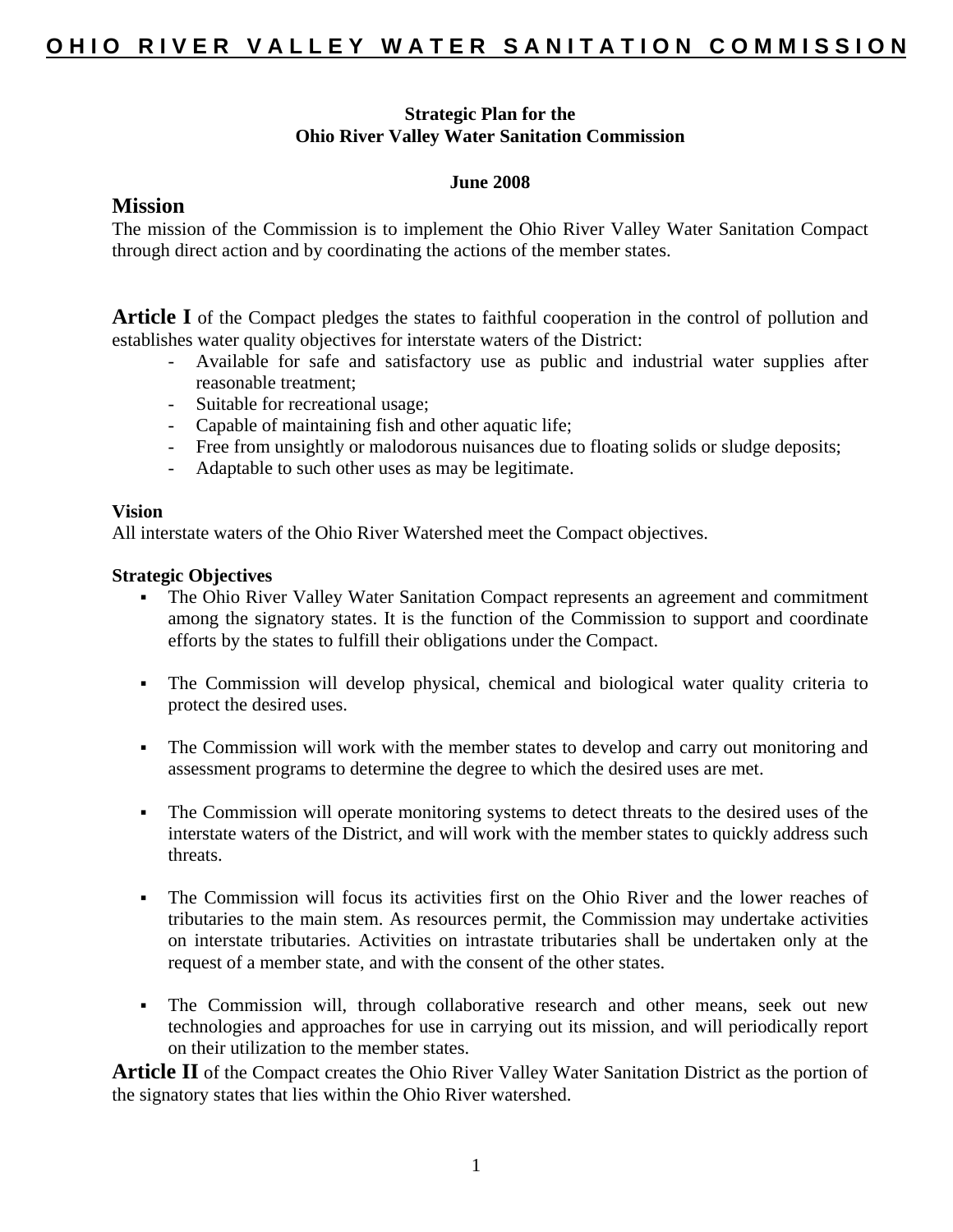# **Vision**

ORSANCO is actively engaged throughout the Ohio River watershed, in cooperation with the member states and other stakeholders, in carrying out the objectives of the Compact.

## **Strategic Objectives**

- The Commission will work with the member states, federal agencies, local governments, industry and citizens' groups to communicate and promote watershed-based approaches to water quality management.
- The Commission will work to promote awareness of water quality issues and of progress made in improving water quality conditions in the Ohio River Valley through environmental education initiatives.

**Article III** of the Compact creates the Commission as a body corporate with powers and duties as set forth in the Compact, and such additional powers as may be conferred on it by actions of the legislatures of the signatory states or by the United States Congress.

## **Vision**

The Commission is able, through its own authorities and those of its member states, to address all water pollution problems in the District.

## **Strategic Objective**

 The Commission will develop strategies for addressing the interstate pollution problems of the District utilizing the powers established in the Compact.

**Article IV** of the Compact establishes the membership of the Commission.

### **Vision**

Commissioners are empowered to represent their states or, in the case of federal Commissioners, the United States government.

### **Strategic Objective**

 The Commission will communicate effectively with the Compact parties- Governors and State Legislatures, the President and the Congress.

**Article V** of the Compact provides for the business operations of the Commission as follows:

- 1. The Commission is authorized to elect officers, employ staff, adopt a seal, bylaws, and rules for its management, establish offices and hold meetings.
- 2. The Commission is required to submit its budget to the Governors for presentation to the Legislatures.
- 3. The Commission is directed to keep accurate books of account that shall be available for review by state representatives.
- 4. The Commission is directed to prepare an annual report and submit it to the Governors.
- 5. The Commission is prohibited from incurring obligations prior to the making of appropriations and from pledging the credit of any of the states.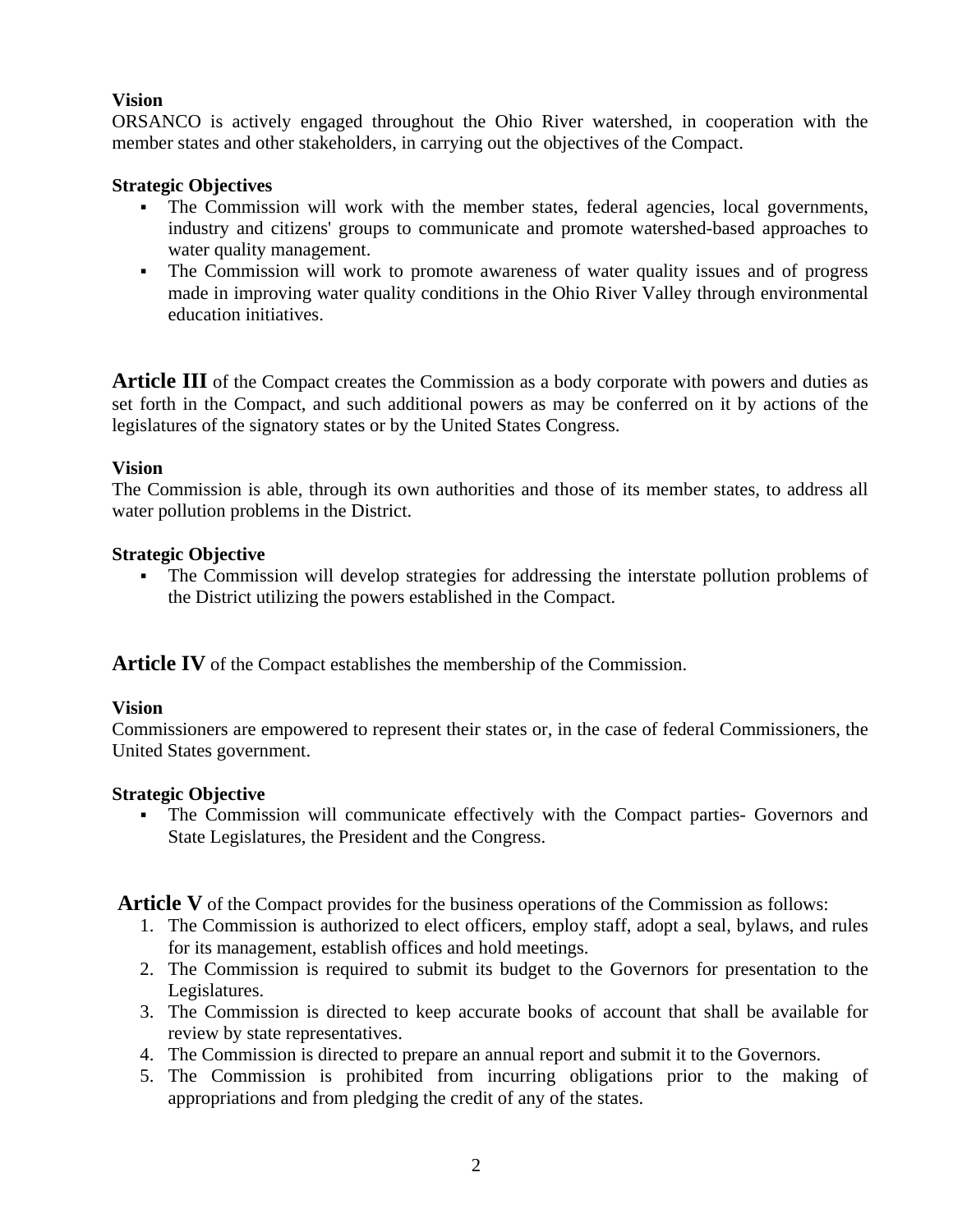# **Vision**

The Commission operates effectively as a worldwide leader in regional watershed approaches to environmental restoration and protection.

## **Strategic Objectives**

- The Commission will meet at regular intervals to conduct its business.
- The Commission will operate at budget levels consistent with needs.
- The Commission will prepare an annual report and distribute it to the Governors and legislatures of the member states, the President of the United States and Congressional delegations from the member states, local elected officials within the Compact District, and the public.

**Article VI** of the Compact establishes the Commission's authority to adopt rules, regulations and standards for the treatment of wastes discharged to the interstate waters of the District under the principal that wastes discharged in one state shall not harm the waters of another state.

## **Vision**

All wastewater discharges to interstate waters of the District are provided adequate treatment.

## **Strategic Objectives**

- The Commission will establish and maintain, through periodic review, comprehensive standards for wastewater discharges to the Ohio River.
- The Commission will assess the need for additional standards for discharges to interstate tributaries.

**Article VII** of the Compact recognizes the states' authorities to adopt more stringent requirements than those of ORSANCO.

## **Vision**

Requirements for discharges in each state are protective of downstream and adjacent states' water quality standards.

### **Strategic Objective**

 The Commission will maintain an inventory of applicable state requirements, and will strive to ensure that downstream and adjacent states' requirements are taken into account in states' pollution abatement actions.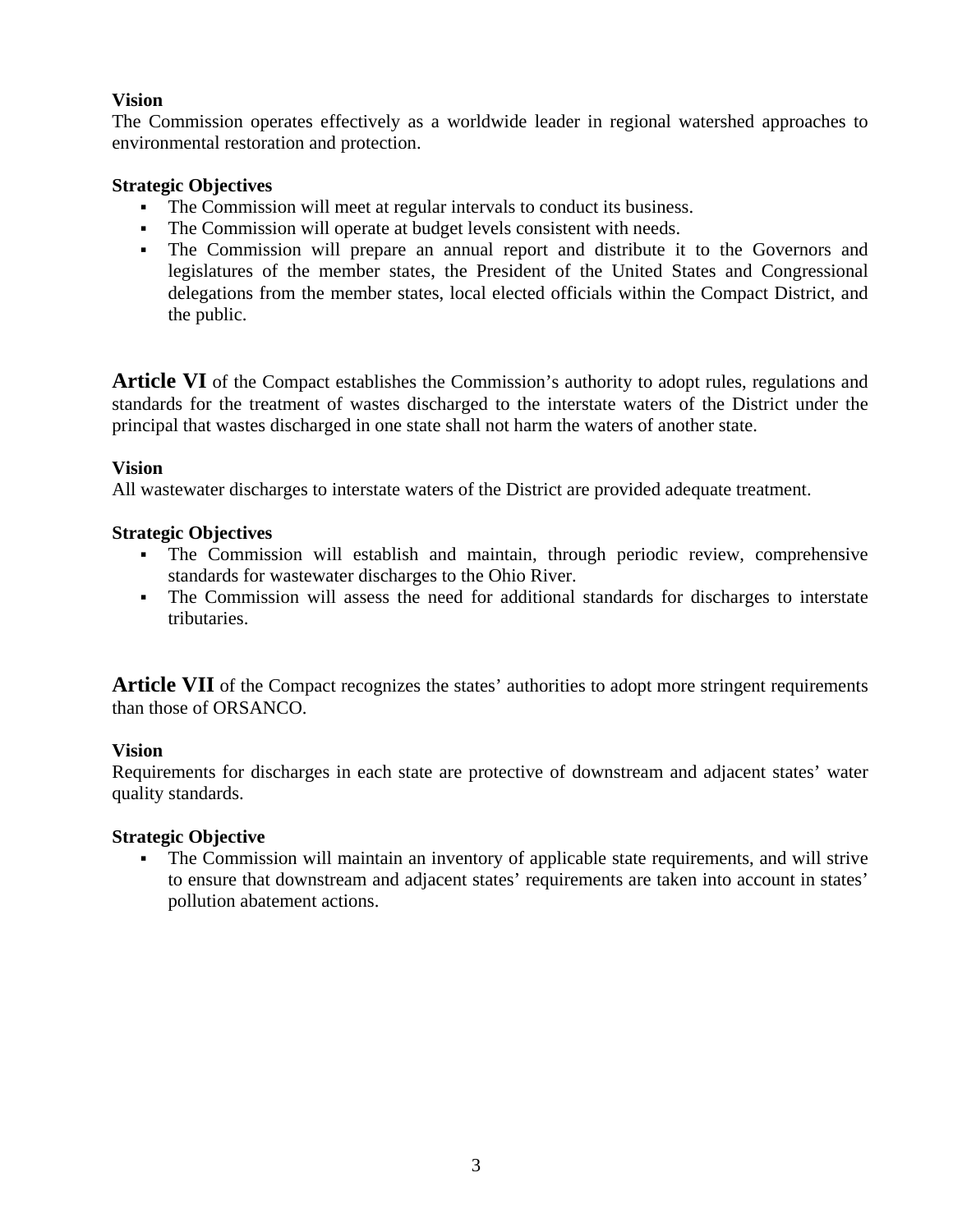**Article VIII** of the Compact directs the Commission to study the pollution problems of the District and make recommendations for their abatement and prevention.

## **Vision**

The Commission attains an understanding of all water pollution problems in the District and, in cooperation with the member states, works towards their solution.

### **Strategic Objectives**

- The Commission will assess the results of its monitoring programs to gain an understanding of water quality conditions in the Ohio River and its tributaries, and to identify actions needed to achieve and maintain water quality objectives**.**
- The Commission will provide information to State, federal and local government agencies, elected officials, water purveyors, interested parties, and the public at large on water quality conditions in the Ohio River and the lower reaches of its tributaries.
- The Commission will consider the effects of climate change, through consultation with others and, as appropriate, through its own studies, to determine potential impacts on water quality conditions in the Ohio River Basin.
- The Commission will study the impacts of nonpoint source pollution in the Compact District and will consult with the member states to identify successful approaches to reduce those impacts.
- Recognizing the critical relationship between water quantity and water quality, the Commission will maintain communication with the Ohio River Basin Commission, the US Army Corps of Engineers, and other agencies with water resource missions, and work with them to address issues of common interest.
- The Commission will, through its strategic planning process, identify emerging issues that could affect water quality conditions within the Compact district. The Commission will evaluate and define its role, in concert with its member states and federal agency partners, in addressing such issues.
- The Commission will strive to ensure that follow-up is provided to all identified water quality problems by the appropriate party.

**Article IX** of the Compact authorizes the Commission to issue orders on any entity discharging sewage or industrial wastes into the interstate waters of the District in violation of the Compact, provided that at least two Commissioners from the state in which the discharge originates consent. Article IX further establishes the duty of the entity to comply with the order, and establishes the jurisdiction of the federal courts in such instances.

### **Vision**

All wastewater dischargers operate treatment facilities in compliance with permit limits.

### **Strategic Objectives**

The Commission will support and coordinate states' pollution abatement efforts.